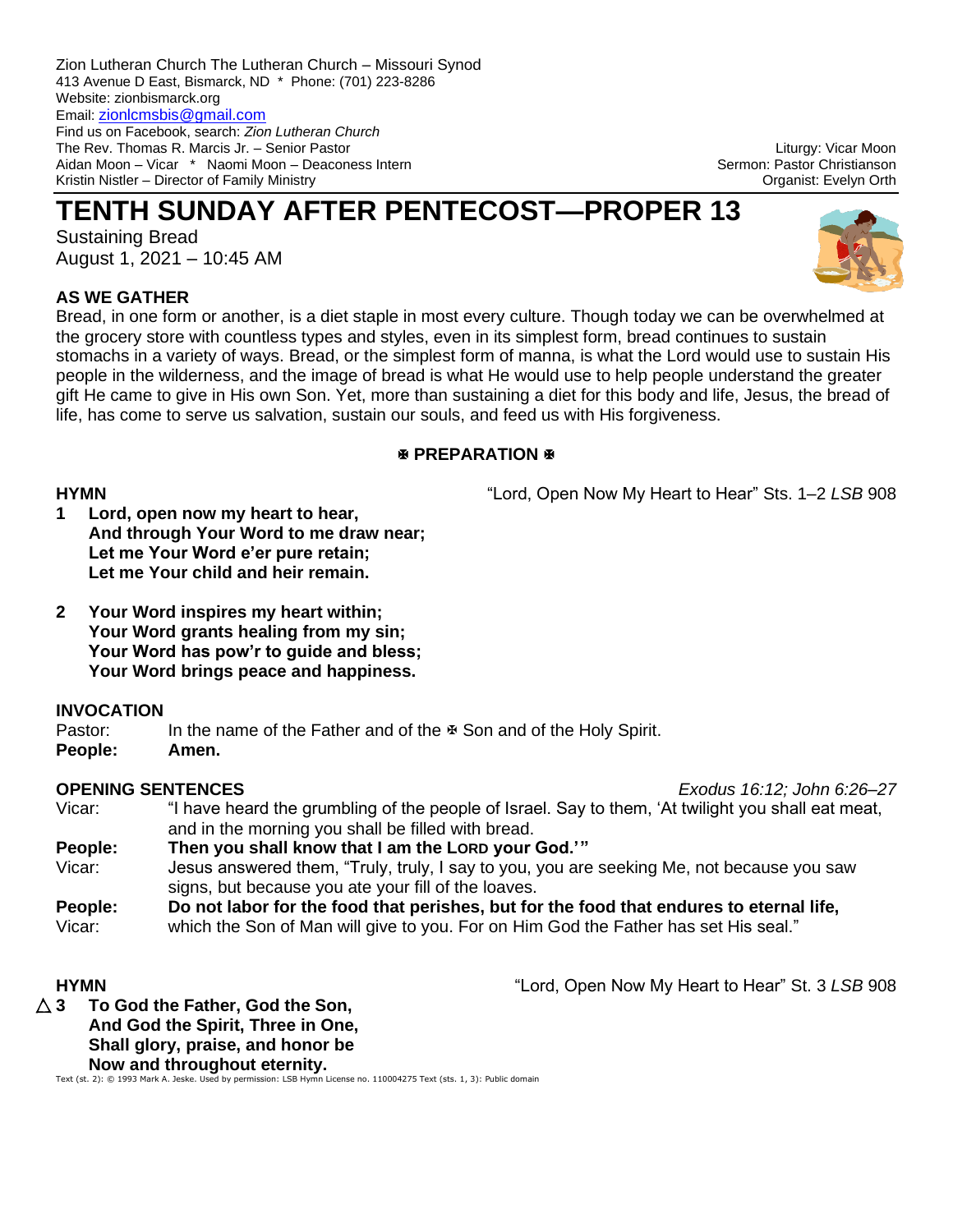| Vicar:  | Jesus is the bread of life, come down from heaven to give life to the world.                                                                                                                                                                                                            |
|---------|-----------------------------------------------------------------------------------------------------------------------------------------------------------------------------------------------------------------------------------------------------------------------------------------|
| People: | Lord, we hunger for Your presence.                                                                                                                                                                                                                                                      |
| Vicar:  | If we confess our sins, God, who is faithful and just, will forgive our sins and cleanse us from all<br>unrighteousness.                                                                                                                                                                |
| People: | Lord, we hunger for Your forgiveness.                                                                                                                                                                                                                                                   |
| Vicar:  | Let us then confess our sins to God, our Father,                                                                                                                                                                                                                                        |
| People: | Most merciful God, we confess that we are by nature sinful and unclean. We have sinned<br>against You in thought, word, and deed, by what we have done and by what we have left<br>undone. We have not loved You with our whole heart. We have not loved our neighbors<br>as ourselves. |
| Vicar:  | In the wilderness of this world we forget Your presence.                                                                                                                                                                                                                                |
| People: | We grumble and complain about Your provision.                                                                                                                                                                                                                                           |
| Vicar:  | We focus too often on our wants and needs of this world.                                                                                                                                                                                                                                |
| People: | We fail to rejoice in the daily giving of Your grace and mercy.                                                                                                                                                                                                                         |
| Vicar:  | Forgive us, renew us, and lead us, so that we may delight in Your will and walk in Your ways to<br>the glory of Your holy name.                                                                                                                                                         |
| People: | Lord, we hunger for You. Amen.                                                                                                                                                                                                                                                          |

### **DECLARATION OF GRACE**

Vicar: In the mercy of almighty God, Jesus Christ was given to die for us, and for His sake God forgives us all our sins. To those who believe in Jesus Christ He gives the power to become the children of God and bestows on them the Holy Spirit. May the Lord, who has begun this good work in us, bring it to completion in the day of our Lord Jesus Christ.

**People: Lord, You fill us with forgiveness. Amen.**

#### **WORD**

#### **HYMN OF PRAISE** *LSB* 204

- **1 To God on high be glory And peace to all the earth; Goodwill from God in heaven Proclaimed at Jesus' birth! We praise and bless You, Father; Your holy name, we sing— Our thanks for Your great glory, Lord God, our heav'nly King.**
- **2 To You, O sole-begotten, The Father's Son, we pray; O Lamb of God, our Savior, You take our sins away. Have mercy on us, Jesus; Receive our heartfelt cry, Where You in pow'r are seated At God's right hand on high—**
- **3 For You alone are holy; You only are the Lord. Forever and forever, Be worshiped and adored; You with the Holy Spirit Alone are Lord Most High, In God the Father's glory. "Amen!" our glad reply.**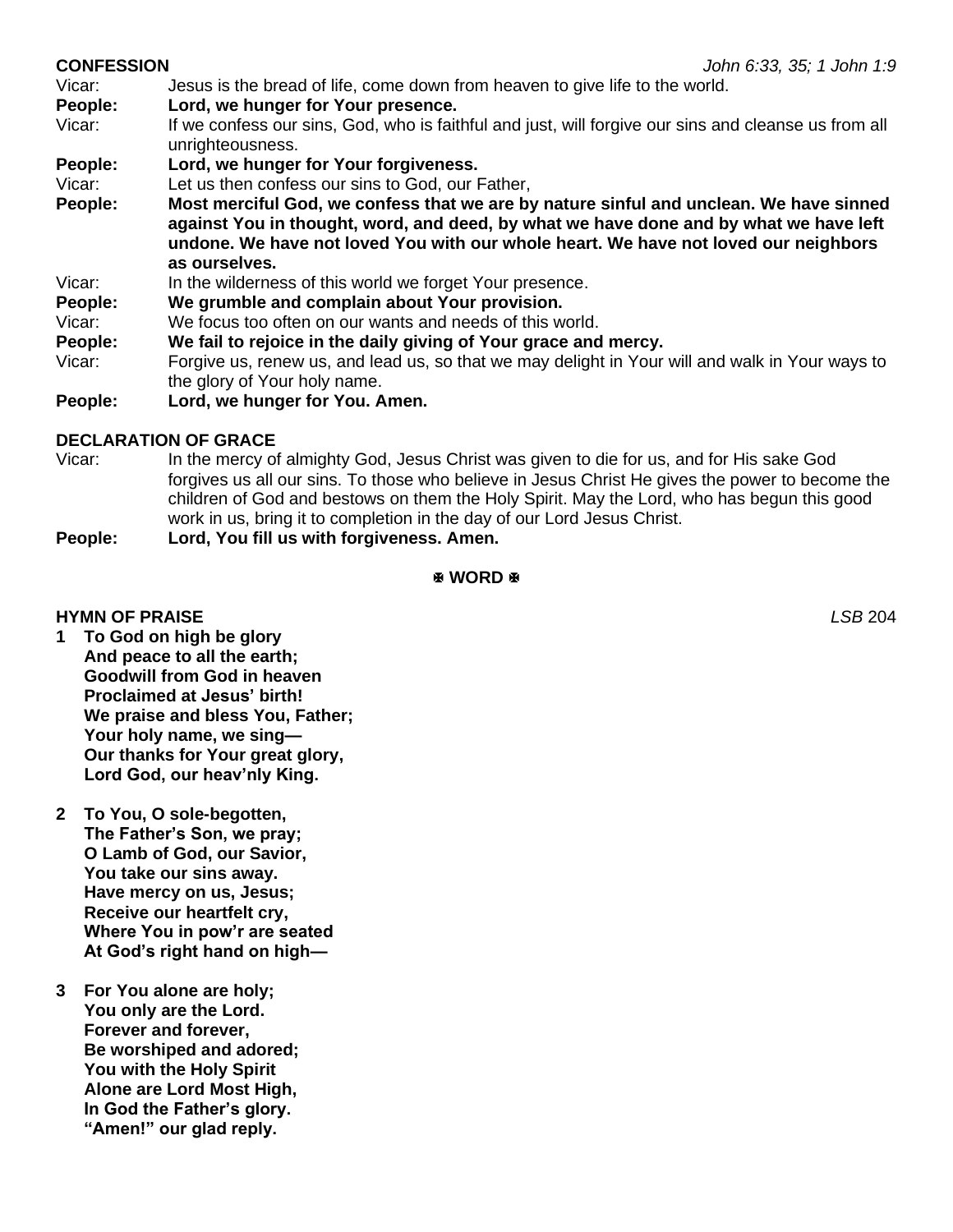# **SALUTATION**

Vicar: The Lord be with you. **People: And also with you.**

### **PRAYER OF THE DAY**

Vicar: Let us pray. Merciful Father, You gave Your Son, Jesus, as the heavenly bread of life. Grant us faith to feast on Him in Your Word and Sacraments that we may be nourished unto life everlasting; through the same Jesus Christ, our Lord, who lives and reigns with You and the Holy Spirit, one God, now and forever.

**People: Amen.**

### **OLD TESTAMENT READING** *Exodus 16:2–15*

(Bread from heaven)

The whole congregation of the people of Israel grumbled against Moses and Aaron in the wilderness, and the people of Israel said to them, "Would that we had died by the hand of the LORD in the land of Egypt, when we sat by the meat pots and ate bread to the full, for you have brought us out into this wilderness to kill this whole assembly with hunger." Then the LORD said to Moses, "Behold, I am about to rain bread from heaven for you, and the people shall go out and gather a day's portion every day, that I may test them, whether they will walk in my law or not. On the sixth day, when they prepare what they bring in, it will be twice as much as they gather daily." So Moses and Aaron said to all the people of Israel, "At evening you shall know that it was the LORD who brought you out of the land of Egypt, and in the morning you shall see the glory of the LORD, because he has heard your grumbling against the LORD. For what are we, that you grumble against us?" And Moses said, "When the LORD gives you in the evening meat to eat and in the morning bread to the full, because the LORD has heard your grumbling that you grumble against him—what are we? Your grumbling is not against us but against the LORD." Then Moses said to Aaron, "Say to the whole congregation of the people of Israel, 'Come near before the LORD, for he has heard your grumbling.'" And as soon as Aaron spoke to the whole congregation of the people of Israel, they looked toward the wilderness, and behold, the glory of the LORD appeared in the cloud. And the LORD said to Moses, "I have heard the grumbling of the people of Israel. Say to them, 'At twilight you shall eat meat, and in the morning you shall be filled with bread. Then you shall know that I am the LORD your God.'" In the evening quail came up and covered the camp, and in the morning dew lay around the camp. And when the dew had gone up, there was on the face of the wilderness a fine, flake-like thing, fine as frost on the ground. When the people of Israel saw it, they said to one another, "What is it?" For they did not know what it was. And Moses said to them, "It is the bread that the LORD has given you to eat."

Vicar: This is the Word of the Lord. **People: Thanks be to God.**

**PSALM** *Psalm 145:10–21; antiphon: v. 15*

| Vicar:  | The eyes of all look to you,                            |
|---------|---------------------------------------------------------|
| People: | and you give them their food in due season.             |
| Vicar:  | All your works shall give thanks to you, O LORD,        |
| People: | and all your saints shall bless you!                    |
| Vicar:  | They shall speak of the glory of your kingdom           |
| People: | and tell of your power,                                 |
| Vicar:  | to make known to the children of man your mighty deeds, |
| People: | and the glorious splendor of your kingdom.              |
| Vicar:  | Your kingdom is an everlasting kingdom,                 |
| People: | and your dominion endures throughout all generations.   |
| Vicar:  | The LORD is faithful in all his words                   |
| People: | and kind in all his works.                              |
| Vicar:  | The LORD upholds all who are falling                    |
| People: | and raises up all who are bowed down.                   |
| Vicar:  | The eyes of all look to you,                            |
|         | and you give them their food in due season.             |
| Vicar:  | You open your hand;                                     |
| People: | you satisfy the desire of every living thing.           |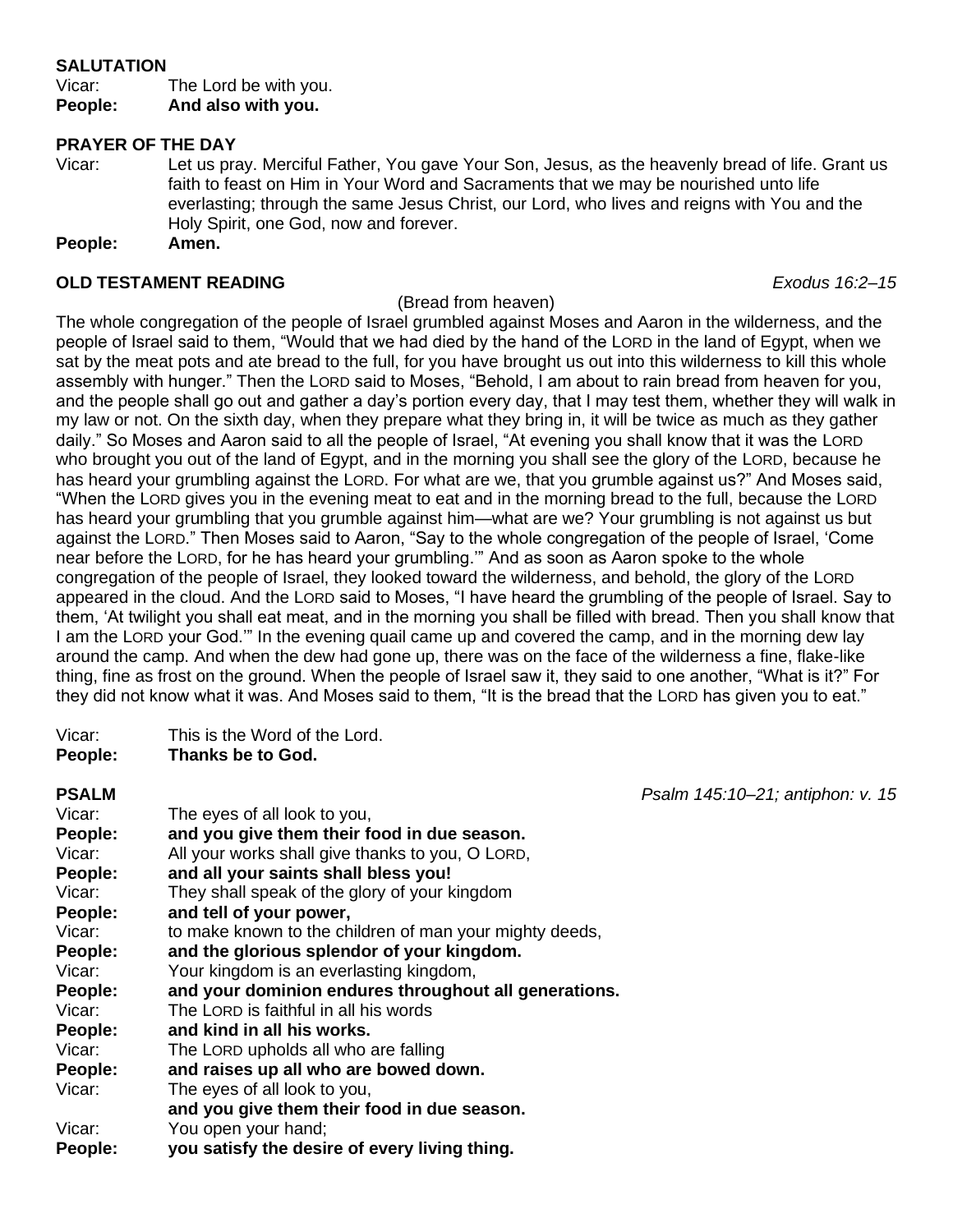| The eyes of all look to you,                            |
|---------------------------------------------------------|
| and you give them their food in due season.             |
| The LORD is righteous in all his ways                   |
| and kind in all his works.                              |
| The LORD is near to all who call on him,                |
| to all who call on him in truth.                        |
| He fulfills the desire of those who fear him;           |
| he also hears their cry and saves them.                 |
| The LORD preserves all who love him,                    |
| but all the wicked he will destroy.                     |
| My mouth will speak the praise of the LORD,             |
| and let all flesh bless his holy name forever and ever. |
|                                                         |

### **GRADUAL** *Romans 11:33, 36*

| Vicar:  | Oh, the depth of the riches and wisdom and knowledge of God!     |
|---------|------------------------------------------------------------------|
| People: | How unsearchable are His judgments and how inscrutable His ways! |
| Vicar:  | For from Him and through Him and to Him are all things.          |
| People: | To Him be glory forever. Amen.                                   |

**EPISTLE** *Ephesians 4:1–16*

### (Unity in the Body of Christ)

I therefore, a prisoner for the Lord, urge you to walk in a manner worthy of the calling to which you have been called, with all humility and gentleness, with patience, bearing with one another in love, eager to maintain the unity of the Spirit in the bond of peace. There is one body and one Spirit—just as you were called to the one hope that belongs to your call— one Lord, one faith, one baptism, one God and Father of all, who is over all and through all and in all. But grace was given to each one of us according to the measure of Christ's gift. Therefore it says, "When he ascended on high he led a host of captives, and he gave gifts to men." (In saying, "He ascended," what does it mean but that he had also descended into the lower parts of the earth? He who descended is the one who also ascended far above all the heavens, that he might fill all things.) And he gave the apostles, the prophets, the evangelists, the pastors and teachers, to equip the saints for the work of ministry, for building up the body of Christ, until we all attain to the unity of the faith and of the knowledge of the Son of God, to mature manhood, to the measure of the stature of the fullness of Christ, so that we may no longer be children, tossed to and fro by the waves and carried about by every wind of doctrine, by human cunning, by craftiness in deceitful schemes. Rather, speaking the truth in love, we are to grow up in every way into him who is the head, into Christ, from whom the whole body, joined and held together by every joint with which it is equipped, when each part is working properly, makes the body grow so that it builds itself up in love.

| Vicar: |  |  |  | This is the Word of the Lord. |
|--------|--|--|--|-------------------------------|
|        |  |  |  |                               |

**People: Thanks be to God.**

| <b>VERSE</b> | John 6:35b                                                                                                      |
|--------------|-----------------------------------------------------------------------------------------------------------------|
| People:      | Alleluia, alleluia, alleluia.                                                                                   |
| Vicar:       | I am the bread of life; whoever comes to Me shall not hunger, and whoever believes in Me shall<br>never thirst. |
| People:      | Alleluia, alleluia, alleluia.                                                                                   |
| Vicar:       | The Holy Gospel according to St. John, the sixth chapter.                                                       |

**People: Glory to You, O Lord.**

# **HOLY GOSPEL** *John 6:22–35*

(Jesus is the bread of life.)

On the next day the crowd that remained on the other side of the sea saw that there had been only one boat there, and that Jesus had not entered the boat with his disciples, but that his disciples had gone away alone. Other boats from Tiberias came near the place where they had eaten the bread after the Lord had given thanks. So when the crowd saw that Jesus was not there, nor his disciples, they themselves got into the boats and went to Capernaum, seeking Jesus. When they found him on the other side of the sea, they said to him,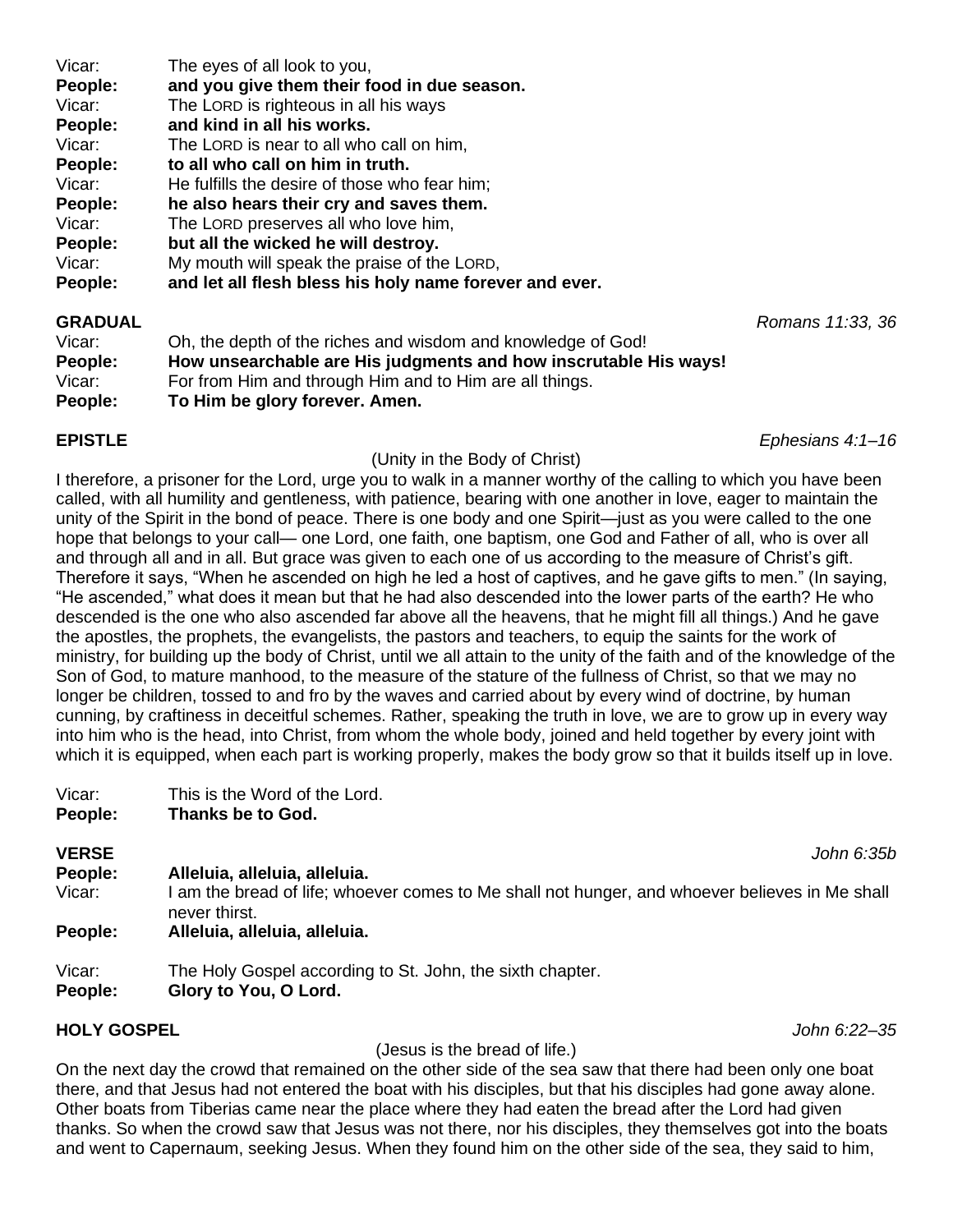"Rabbi, when did you come here?" Jesus answered them, "Truly, truly, I say to you, you are seeking me, not because you saw signs, but because you ate your fill of the loaves. Do not labor for the food that perishes, but for the food that endures to eternal life, which the Son of Man will give to you. For on him God the Father has set his seal." Then they said to him, "What must we do, to be doing the works of God?" Jesus answered them, "This is the work of God, that you believe in him whom he has sent." So they said to him, "Then what sign do you do, that we may see and believe you? What work do you perform? Our fathers ate the manna in the wilderness; as it is written, 'He gave them bread from heaven to eat." Jesus then said to them, "Truly, truly, I say to you, it was not Moses who gave you the bread from heaven, but my Father gives you the true bread from heaven. For the bread of God is he who comes down from heaven and gives life to the world." They said to him, "Sir, give us this bread always." Jesus said to them, "I am the bread of life; whoever comes to me shall not hunger, and whoever believes in me shall never thirst."

- **1 Alleluia! Sing to Jesus; His the scepter, His the throne; Alleluia! His the triumph, His the victory alone. Hark! The songs of peaceful Zion**
	- **Thunder like a mighty flood: "Jesus out of ev'ry nation Has redeemed us by His blood."**

**2 Alleluia! Not as orphans Are we left in sorrow now; Alleluia! He is near us; Faith believes, nor questions how. Though the cloud from sight received Him When the forty days were o'er, Shall our hearts forget His promise: "I am with you evermore"?**

**3 Alleluia! Bread of heaven, Here on earth our food, our stay; Alleluia! Here the sinful Flee to You from day to day. Intercessor, Friend of sinners, Earth's Redeemer, hear our plea Where the songs of all the sinless Sweep across the crystal sea.**

**4 Alleluia! King eternal, Lord omnipotent we own; Alleluia! Born of Mary, Earth Your footstool, heav'n Your throne. As within the veil You entered, Robed in flesh, our great High Priest, Here on earth both priest and victim In the eucharistic feast.**

**HYMN OF THE DAY** "Alleluia! Sing to Jesus" *LSB* 821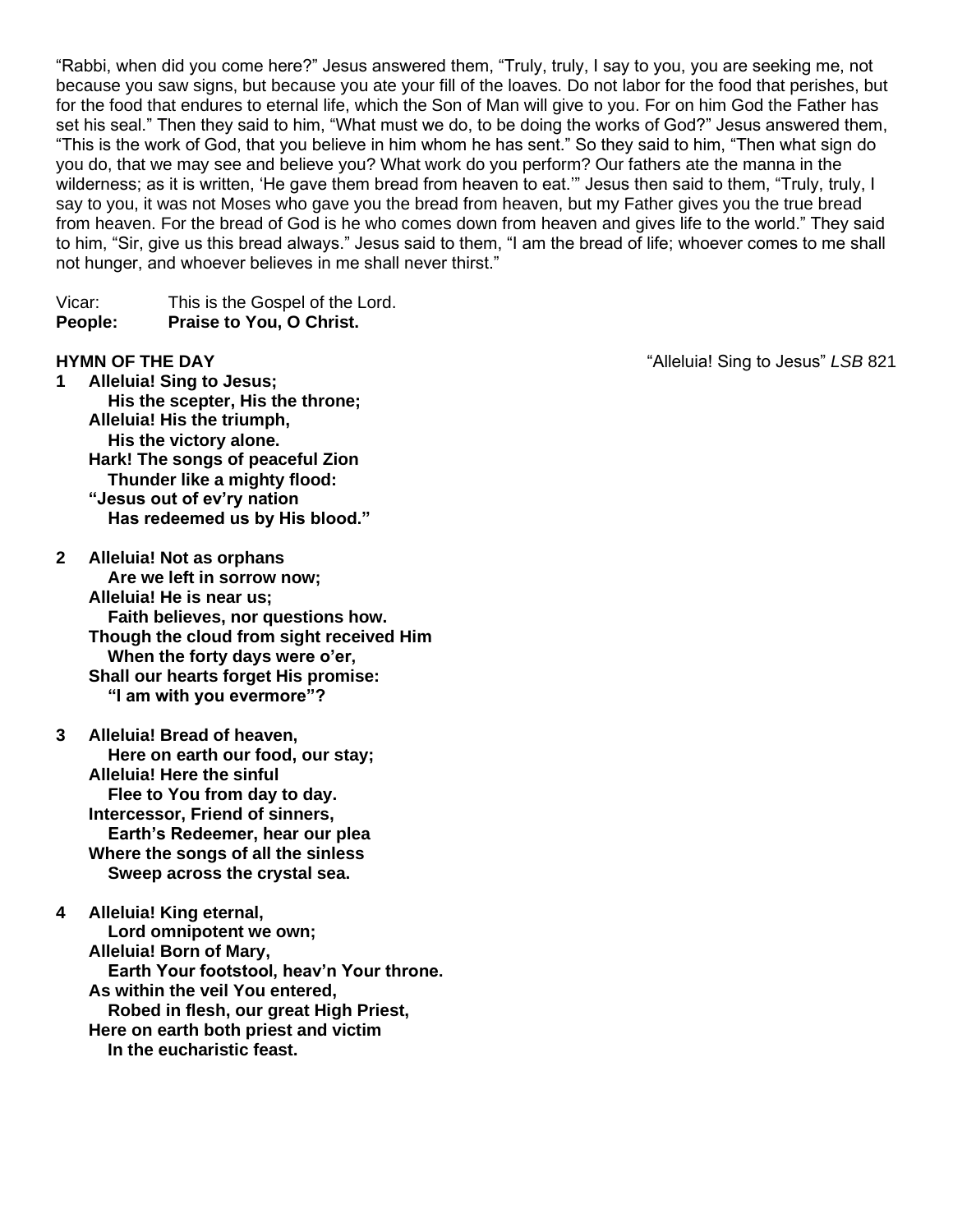**5 Alleluia! Sing to Jesus; His the scepter, His the throne; Alleluia! His the triumph, His the victory alone. Hark! The songs of peaceful Zion Thunder like a mighty flood: "Jesus out of ev'ry nation Has redeemed us by His blood."** Text: Public domain

**SERMON** "No Worries?" Matthew 6:24-34

**HYMN** "Guide Me, O Thou Great Redeemer" *LSB* 918

**1 Guide me, O Thou great Redeemer, Pilgrim through this barren land. I am weak, but Thou art mighty; Hold me with Thy pow'rful hand. Bread of heaven, bread of heaven, Feed me till I want no more; Feed me till I want no more.**

**2 Open now the crystal fountain Whence the healing stream doth flow; Let the fiery, cloudy pillar Lead me all my journey through. Strong deliv'rer, strong deliv'rer, Be Thou still my strength and shield; Be Thou still my strength and shield.**

**3 When I tread the verge of Jordan, Bid my anxious fears subside; Death of death and hell's destruction, Land me safe on Canaan's side. Songs of praises, songs of praises I will ever give to Thee; I will ever give to Thee.**

Text: Public domain

#### **APOSTLES' CREED**

**I believe in God, the Father Almighty, maker of heaven and earth. And in Jesus Christ, His only Son, our Lord, who was conceived by the Holy Spirit, born of the virgin Mary, suffered under Pontius Pilate, was crucified, died and was buried. He descended into hell. The third day He rose again from the dead. He ascended into heaven and sits at the right hand of God the Father Almighty. From thence He will come to judge the living and the dead. I believe in the Holy Spirit, the holy Christian Church, the communion of saints, the forgiveness of sins, the resurrection of the body, and the life everlasting. Amen.**

#### **PRAYER OF THE CHURCH**

Vicar: Lord, in Your mercy, **People: hear our prayer.**